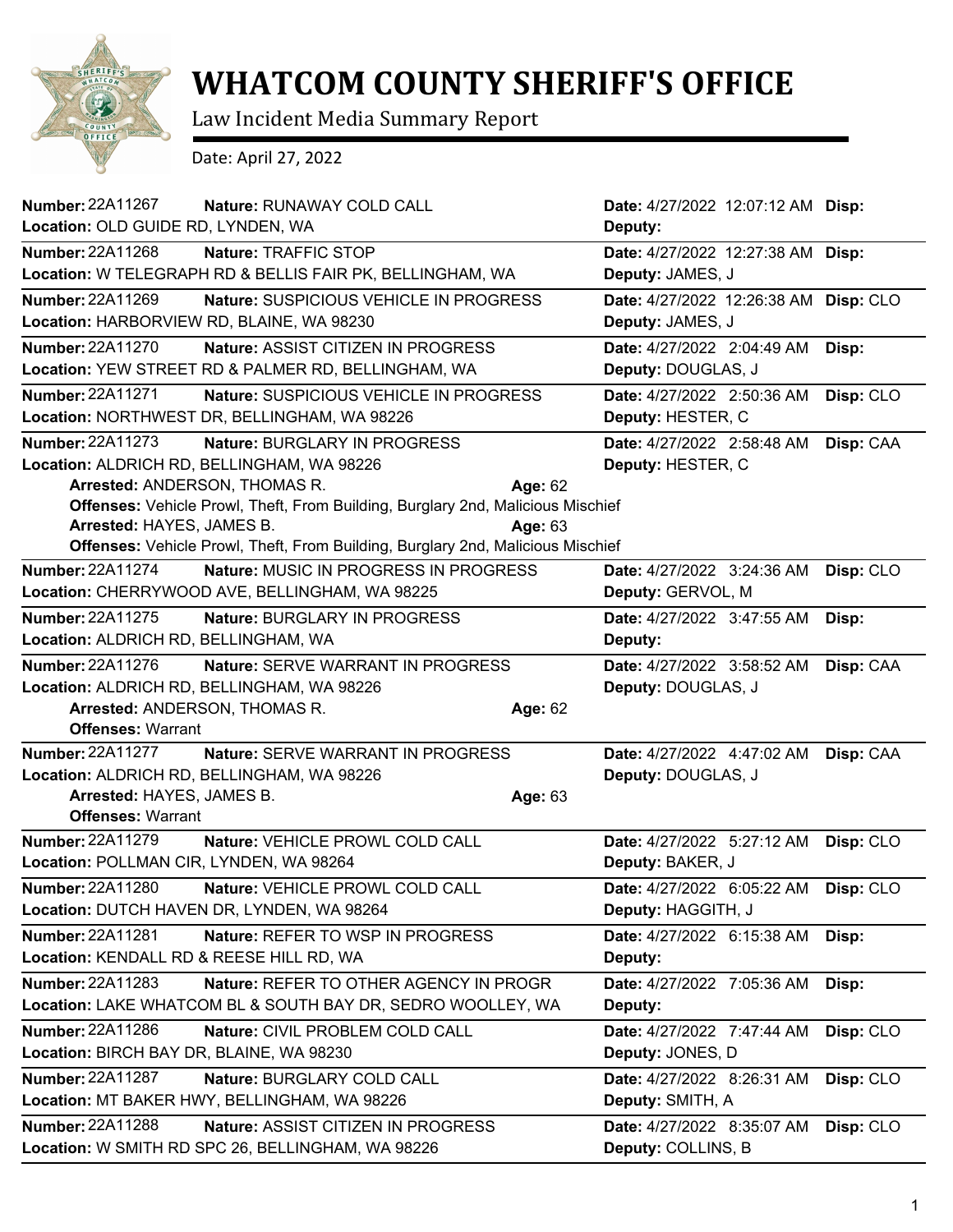| Number: 22A11290<br>Nature: VEHICLE PROWL COLD CALL                                                         | Date: 4/27/2022 8:56:50 AM Disp: CLO                          |
|-------------------------------------------------------------------------------------------------------------|---------------------------------------------------------------|
| Location: DUTCH HAVEN DR, LYNDEN, WA 98264                                                                  | Deputy: BOYD, M                                               |
| <b>Number: 22A11291</b><br>Nature: WELFARE CHECK IN PROGRESS                                                | Date: 4/27/2022 9:17:11 AM<br>Disp:                           |
| Location: SEA BREEZE CT, BLAINE, WA                                                                         | Deputy:                                                       |
| <b>Number: 22A11292</b><br>Nature: REFER TO OTHER AGENCY IN PROGR                                           | Date: 4/27/2022 9:36:09 AM<br>Disp: CLO                       |
| Location: SHINTAFFER RD & SEMIAHMOO PKWY, BLAINE, WA 98230                                                  | Deputy: JONES, D                                              |
| <b>Number: 22A11293</b><br>Nature: SUSPICIOUS CIRCUMSTANCES IN PR                                           | Date: 4/27/2022 9:37:04 AM<br>Disp:                           |
| Location: JESS RD & DELTA LINE RD, CUSTER, WA                                                               | Deputy:                                                       |
| Number: 22A11294<br>Nature: REFER TO WSP IN PROGRESS                                                        | Date: 4/27/2022 9:56:39 AM<br>Disp:                           |
| Location: NB I5 SO & MP 27, WA                                                                              | Deputy:                                                       |
| Number: 22A11295<br>Nature: REFER TO WSP IN PROGRESS                                                        | Date: 4/27/2022 9:57:45 AM<br>Disp:                           |
| Location: NB I5 AT & MP 27, WA                                                                              | Deputy:                                                       |
| Number: 22A11296<br>Nature: TRAFFIC HAZARD IN PROGRESS                                                      | Date: 4/27/2022 9:58:33 AM Disp: CLO                          |
| Location: HILL RD, SUMAS, WA 98295                                                                          | Deputy: OSBORN, D                                             |
| <b>Number: 22A11297</b><br>Nature: SUSPICIOUS PERSON IN PROGRESS                                            | Date: 4/27/2022 10:19:38 AM Disp: CLO                         |
| Location: MARINE DR, BELLINGHAM, WA 98225                                                                   | Deputy: COLLINS, B                                            |
| <b>Number: 22A11299</b><br>Nature: RUNAWAY COLD CALL                                                        | Date: 4/27/2022 11:22:03 AM Disp: CLO                         |
| Location: PONY PL, MAPLE FALLS, WA 98266                                                                    | Deputy: ROFF, S                                               |
| Number: 22A11301<br>Nature: LANDLORD TENANT DISPUTE COLD C                                                  | Date: 4/27/2022 11:51:11 AM Disp:                             |
| Location: MT BAKER HW, BELLINGHAM, WA                                                                       | Deputy: SMITH, A                                              |
| <b>Number: 22A11302</b><br>Nature: WHATCOMM RECORD IN PROGRESS                                              | Date: 4/27/2022 11:50:46 AM Disp:                             |
| Location: KISPIOX RD, BLAINE, WA                                                                            | Deputy:                                                       |
| Number: 22A11305<br>Nature: DOMESTIC PHYSICAL IN PROGRESS                                                   | Date: 4/27/2022 12:41:16 PM Disp: CLO                         |
| Location: LOFT LN, BLAINE, WA 98230                                                                         | Deputy: BAKER, J                                              |
| <b>Number: 22A11306</b><br>Nature: MVA BLOCKING IN PROGRESS                                                 | Date: 4/27/2022 12:42:50 PM Disp: CLO                         |
| Location: W AXTON RD, FERNDALE, WA 98248                                                                    | Deputy: OSBORN, D                                             |
| <b>Number: 22A11307</b><br>Nature: RUNAWAY COLD CALL                                                        | Date: 4/27/2022 12:50:17 PM Disp: ACT                         |
| Location: ASPEN CT, MAPLE FALLS, WA 98266                                                                   | Deputy: HAGGITH, J                                            |
| <b>Number: 22A11308</b><br>Nature: MVA BLOCKING IN PROGRESS                                                 | Date: 4/27/2022 12:50:53 PM Disp:                             |
| Location: W AXTON RD & NORTHWEST DR, BELLINGHAM, WA                                                         | <b>Deputy:</b>                                                |
| Number: 22A11309<br>Nature: HANGUP (911) IN PROGRESS                                                        | Date: 4/27/2022 12:57:39 PM Disp:                             |
| Location: MITCHELL WA, BELLINGHAM, WA                                                                       | Deputy:                                                       |
| Number: 22A11310<br><b>Nature: WATCH FOR IN PROGRESS</b>                                                    | Date: 4/27/2022 1:01:18 PM<br>Disp:                           |
| Location: SOUTH PASS RD, SUMAS, WA                                                                          | Deputy:                                                       |
| <b>Number: 22A11320</b><br>Nature: REFER TO WSP IN PROGRESS                                                 | Date: 4/27/2022 3:27:39 PM<br>Disp: CLO                       |
| Location: GUIDE MERIDIAN, LYNDEN, WA 98264                                                                  | Deputy: OSBORN, D                                             |
| Number: 22A11322<br>Nature: FOLLOW UP                                                                       | Date: 4/27/2022 3:35:39 PM<br>Disp: CAA                       |
| Location: GRAND AVE, BELLINGHAM, WA 98225                                                                   | Deputy: HEINRICH, C                                           |
| Arrested: LOWERY, RUSSELL R.<br>Age: 40                                                                     |                                                               |
| <b>Offenses: In From Court</b>                                                                              |                                                               |
| <b>Number: 22A11323</b><br>Nature: DRUGS IN PROGRESS                                                        | Disp: CLO<br>Date: 4/27/2022 3:39:22 PM                       |
| Location: LOFT LN, BLAINE, WA 98230                                                                         | Deputy: ANDERS, J                                             |
| Number: 22A11324<br>Nature: FRAUD COLD CALL                                                                 | Date: 4/27/2022 3:37:44 PM<br>Disp: CLO                       |
| Location: GOLDEN VALLEY DR, MAPLE FALLS, WA 98266                                                           | Deputy: MELLEMA, S                                            |
| Number: 22A11325<br>Nature: SERVE PAPERS IN PROGRESS                                                        | Date: 4/27/2022 3:45:00 PM<br>Disp: INF                       |
| Location: MCALPINE RD, BELLINGHAM, WA 98225                                                                 | Deputy: BOYD, M                                               |
|                                                                                                             |                                                               |
| Number: 22A11326<br>Nature: ASSIST CITIZEN IN PROGRESS<br>Location: GOLDEN VALLEY DR, MAPLE FALLS, WA 98266 | Date: 4/27/2022 4:00:25 PM<br>Disp: CLO<br>Deputy: MELLEMA, S |